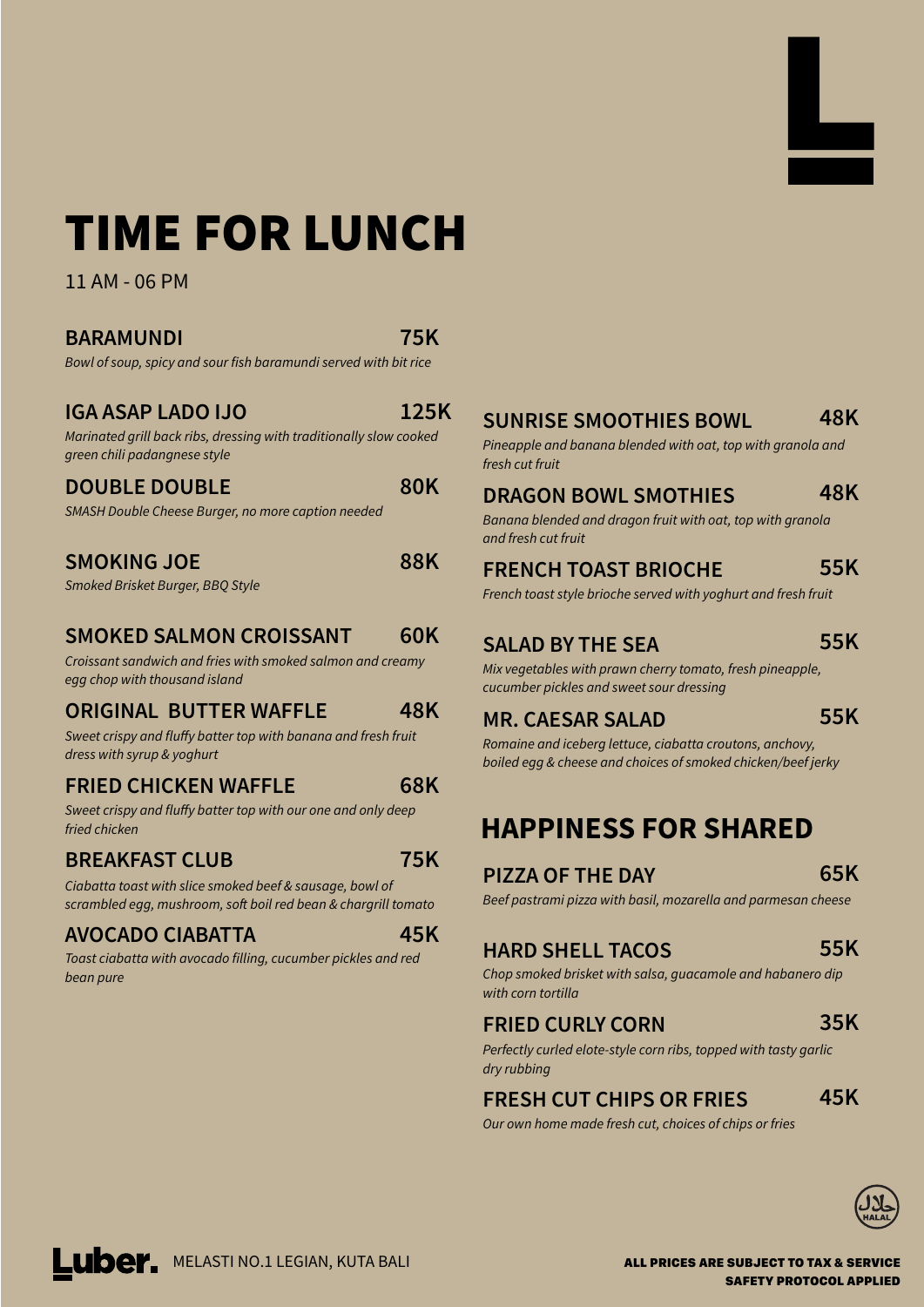# SUNSET DRINKS

# **COFFEE BASED 55K**

## **STRAWBERRY BREZZE**

(BITTERSWEET AROMATIC) Espresso, Strawberry, Rum Flavour, Rosemary, Dried Lime

### **YUZU COFFEE CANDY**

(SWEET SOUR AROMATIC) Orange Yuzu, Rum Flavour, Rosemary, Lime

**BABY MONKEY** (CREAMY SWEET AROMATIC) Banana Cream, Herb (Cinamon, Starannise)

# **MOCCA BLACK FOREST**

(CREAMY SWEET AROMATIC) Mocha Cream, Rum Flavour, Red Cherry

# **NON-COFFEE BASED 55K**

PILLOT TWIST (SWEET SOUR AROMATIC) **Manggo, Lemon, Mint** 

**COCOMELON** (SWEET SOUR AROMATIC) **Watermelon, Jasmine** 

**GOLDEN AGE (BITTERSWEET AROMATIC)** Orange Bitter, Rosemary, Orange Peel

**YUZUZU** (SWEET AROMATIC) Honey, Jasmine

SAFETY PROTOCOL APPLIED

**YOUNG LADY (SWEET SOUR) Orange, Pineapple** 

**GINGER MARRY ME (HERB & SPICE SWEET SOUR)** Ginger, Rosemary, Orange, Lemon

**KECAK** (CREAMY SOUR) **Coconut Cream, Pineaaple**